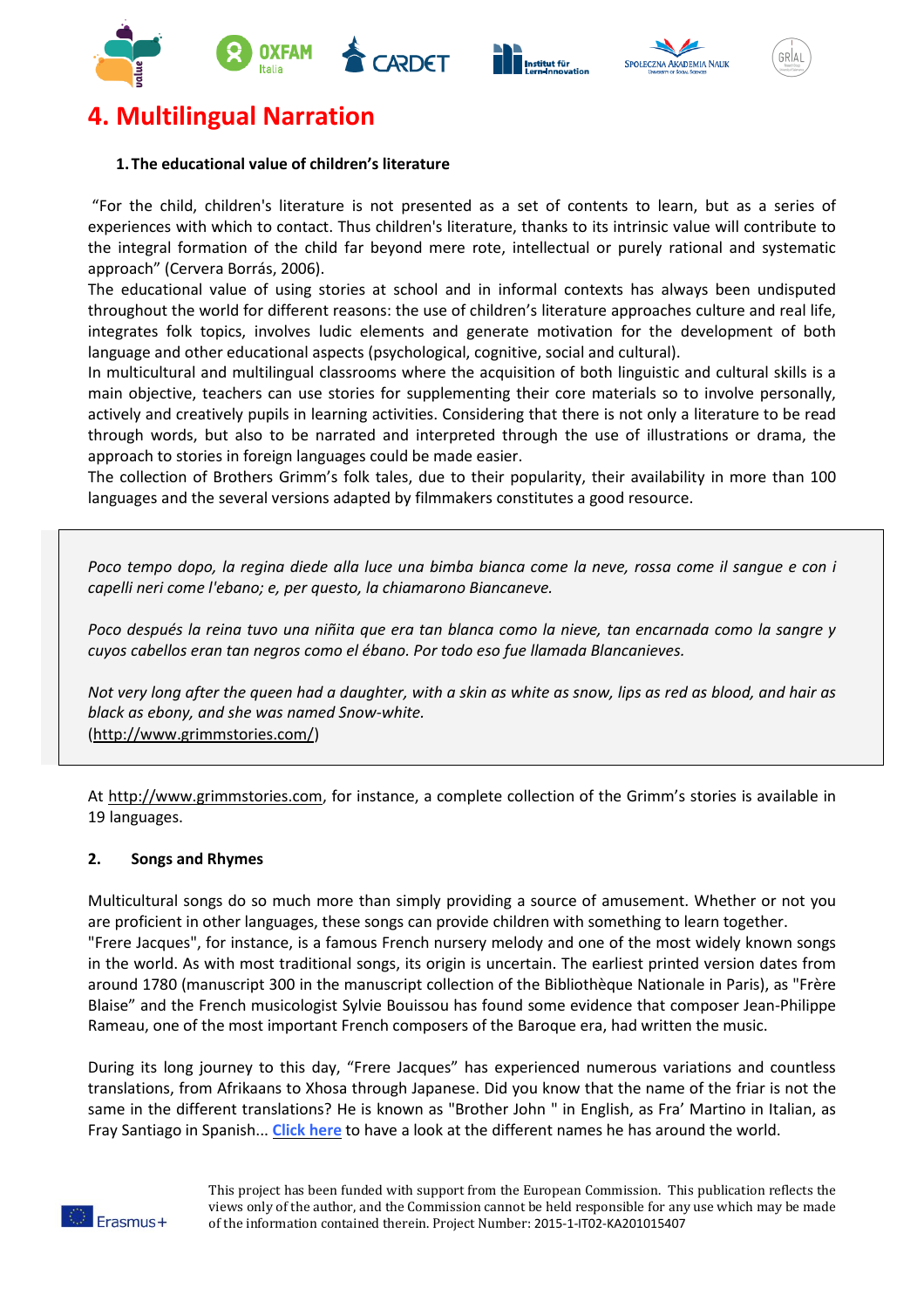







Gustav Mahler reworked the song in the form of a funeral march in the third movement of his Symphony n.1 (Titan). Mahler uses the song, which he cites as "Bruder Martin", changed from major to minor, thus giving the piece the character of a funeral march.

For his march, Mahler used as iconographic reference an old print caricature for children: The Hunter's Funeral Procession by Moritz von Schwind 1850, inspired from a well known fairy tale among the Austro-Hungarian Empire children of the late nineteenth century which tells of the funeral procession of a hunter with the participation of forest animals.



Moritz von Schwind (1850*) The Hunter's Funeral Procession*

| Mahler                                      | symphony | $No.1-3M$ | G.Dudamel | Los | Angeles | Philharmonic: |
|---------------------------------------------|----------|-----------|-----------|-----|---------|---------------|
| https://www.youtube.com/watch?v=RQCHgnpCGf4 |          |           |           |     |         |               |

# **3. Collection of proverbs**

Proverbs are the element of language that best represents a society's values and beliefs. In short and pithy sayings they express some traditionally held truth. They are often metaphorical, at time rhythmic and easy to memorize.

Proverbs are used in conversation. Usually, adults use proverbs more than children, because the skill of learning and using them is developed over years and because the patterns of metaphorical expression are not so easy to manage. Nevertheless proverbs become part of our cultural baggage from childhood. We can find them as part of a conversation (have you ever used or heard these sayings? *Well begun is half done* or *Mustn't cry over spilled milk*?), but also in popular stories like in Aesop's Fables, such as *Heaven helps those who help themselves* from *Hercules and the Wagoner* or more recently in the twisted versions of the Harry Potter novels *It's no good crying over spilt potion* or *Don't count your owls before they are delivered*.

Proverbs are often and easily translated and transferred from one language into another. Sometimes the uncertain derivation of proverbs makes the same proverb being often found in many different countries and languages, and it is difficult or impossible to assign its paternity clearly.

In this regard, the *Instituto Cervantes* collected a very interesting selection of popular Spanish proverbs with its correspondence in several languages (German, Catalan, French, Galician, Ancient Greek, Modern Greek, English, Italian, Polish, Portuguese, Romanian, Russian and Basque). It is a multilingual collection unique in the world not only for this linguistic combination but also for the information provided: they include the meaning and observations that are both lexical (formal clarifications or about the content of some word, being in disuse or being an archaism) as well as cultural. The versions in other languages are

This project has been funded with support from the European Commission. This publication reflects the views only of the author, and the Commission cannot be held responsible for any use which may be made of the information contained therein. Project Number: 2015-1-IT02-KA201015407